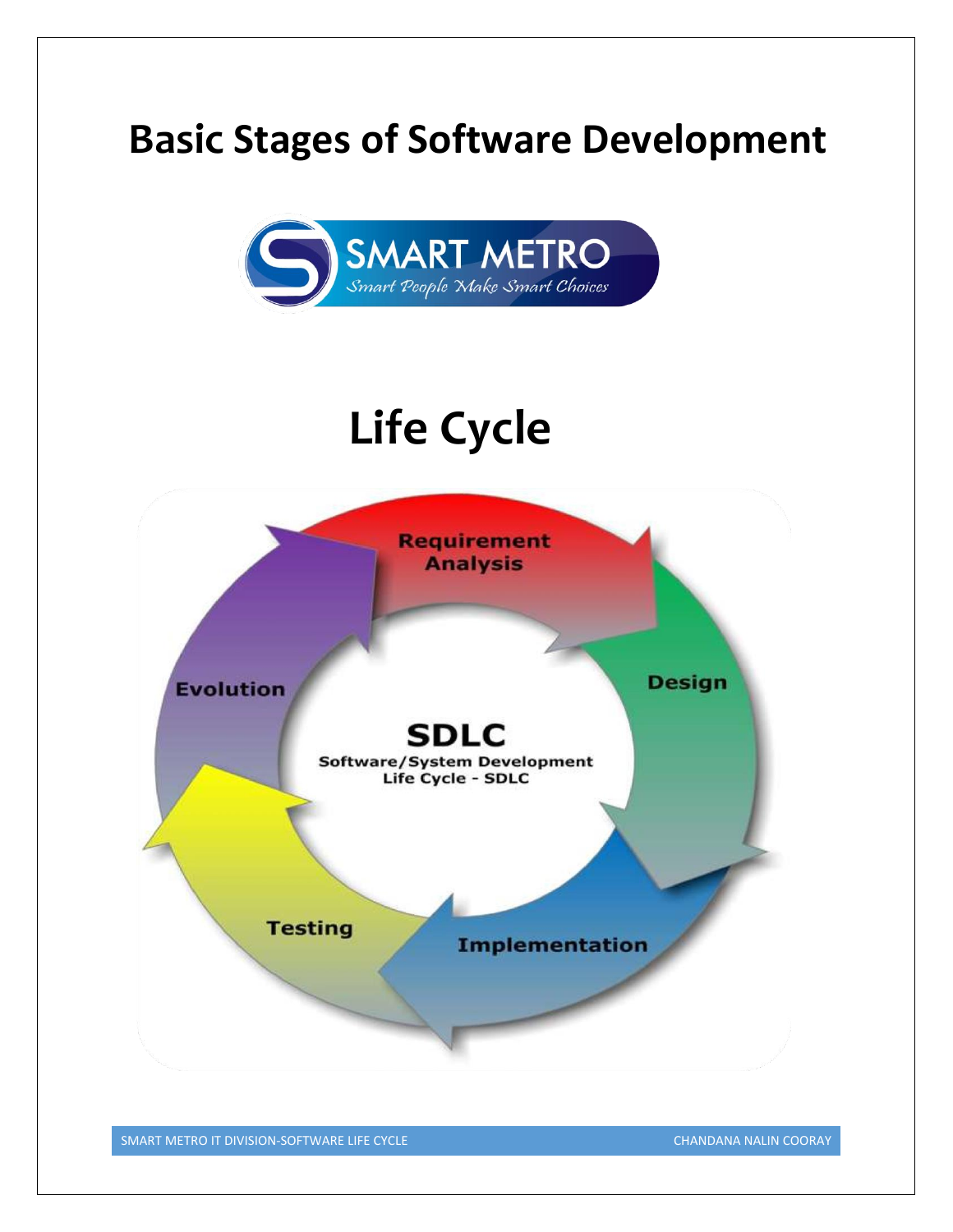### **Process**

The Software Development Life cycle is a process of building a good software and its Lifecycle stages provides Quality and Correctness of good software. All the stages of Lifecycle are important in itself.

One Wrong step in Lifecycle can create a big mistake in the development of Software.

Being an Owner or stakeholder of a Software Company you must know the development life cycle of the Software. Even your buyer may also aware of this Lifecycle. So, everyone wants to know that how its development begins, which are the development process, which is the end portion of development life cycle.

Six Stages of Software Development Life Cycle for Software Development

We have numerous types of SDLC models like Waterfall, Agile, and Spiral etc. All this SDLC model must follow this 6 steps for developing errorless Software. Software Development Life cycle has totaled 6 Steps. All 6 steps are mentioned in below.

- 1. Requirement Gathering and Analysis
- 2. System Analysis
- 3. System Design
- 4. Coding
- 5. Testing
- 6. Implementation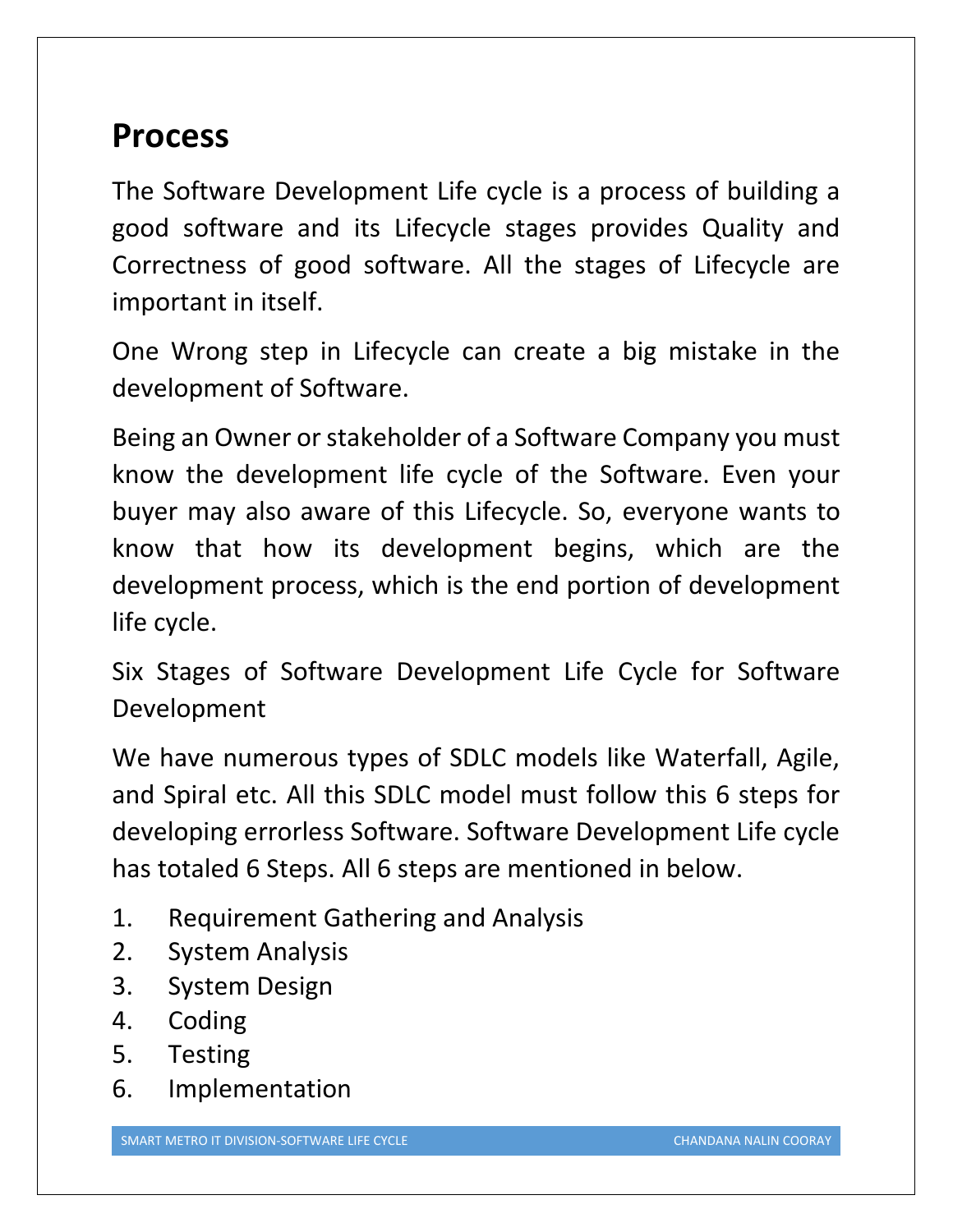## **Requirement Gathering and Analysis**

Requirement gathering and analysis is the first stage and major stage of any SDLC model. This phase is basically the brainstorming phase because it has the many sub stages for like Feasibility Analysis Stages to check how much idea can put into action for development.

In this Stages, communication taking place between stakeholders, end users and the project team. So, all the person which are related to the project and they gather information for software development.

- Identify and capture stakeholder requirements using customer interviews and surveys.
- Build multiple use cases to describe each action that a user will take on the new system.

In that a brand new software development takes place more requirement gathering process for development and in other already build software not need too much information and data gathering process.

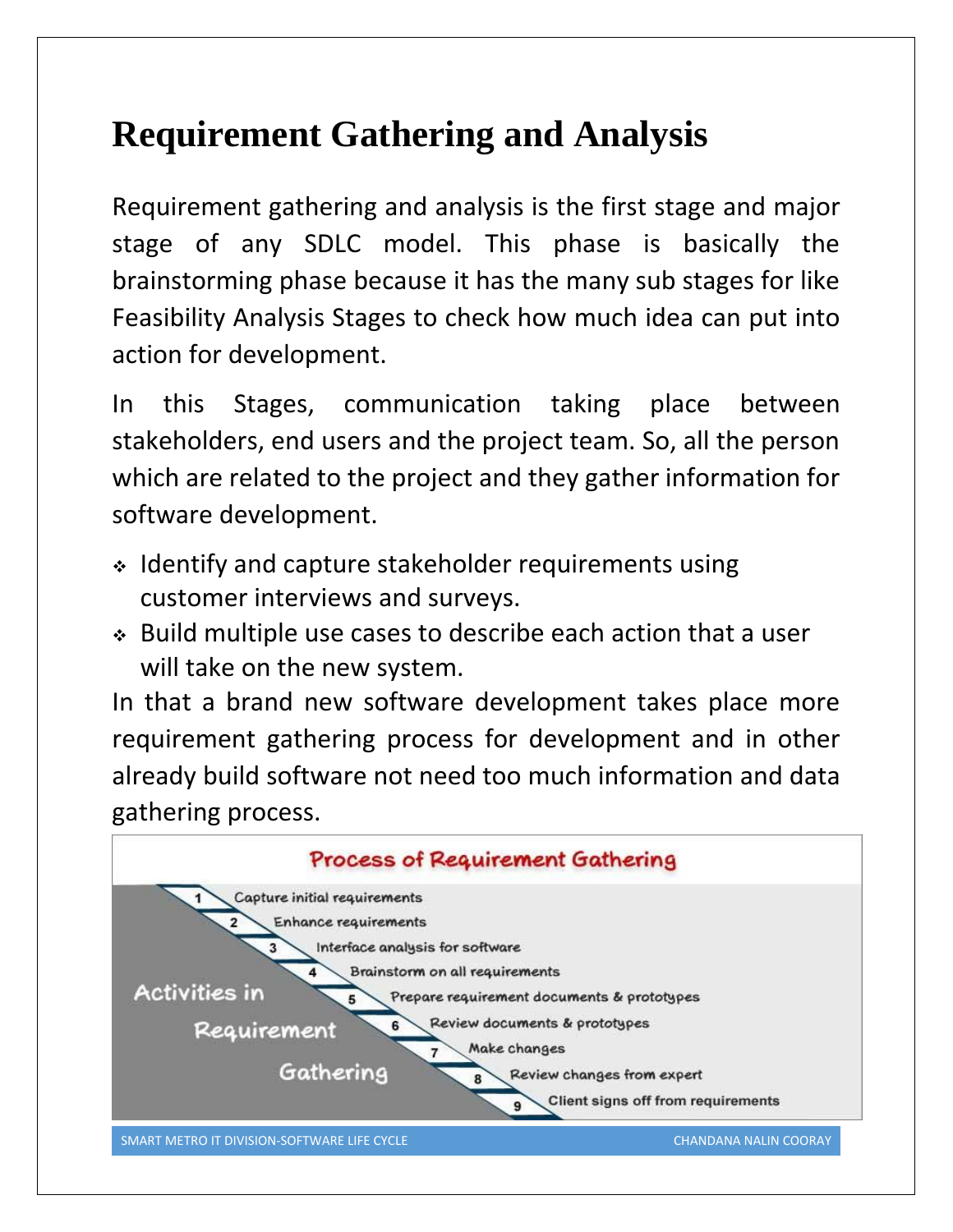### **System Analysis**

This is the second phase of SDLC where the entire system is defined in detail. In fact, In this stage Developer get a detailed blueprint of the various phases of the software that developed in the project

At this stage the system is divided into smaller parts to make it easier more manageable for the developers, designers, testers, project managers and other professionals who are going to work on the software in the latter stages.

# **SYSTEM ANALYSIS PHASE**

Scope Definition Phase - WHAT PROBLEM

• Is the project worth looking at to solve problem?

Problem Analysis Phase - WHAT ISSUES

• Is a new system worth building?

Requirements Analysis Phase - WHAT REQUIREMENTS

• WHAT do the users need and want from the new system?

#### Logical Design Phase - WHAT TO DO

• WHAT must the new system do to satisfy users' needs?

Decision Analysis Phase - WHAT SOLUTION

• WHAT is the best solution among others?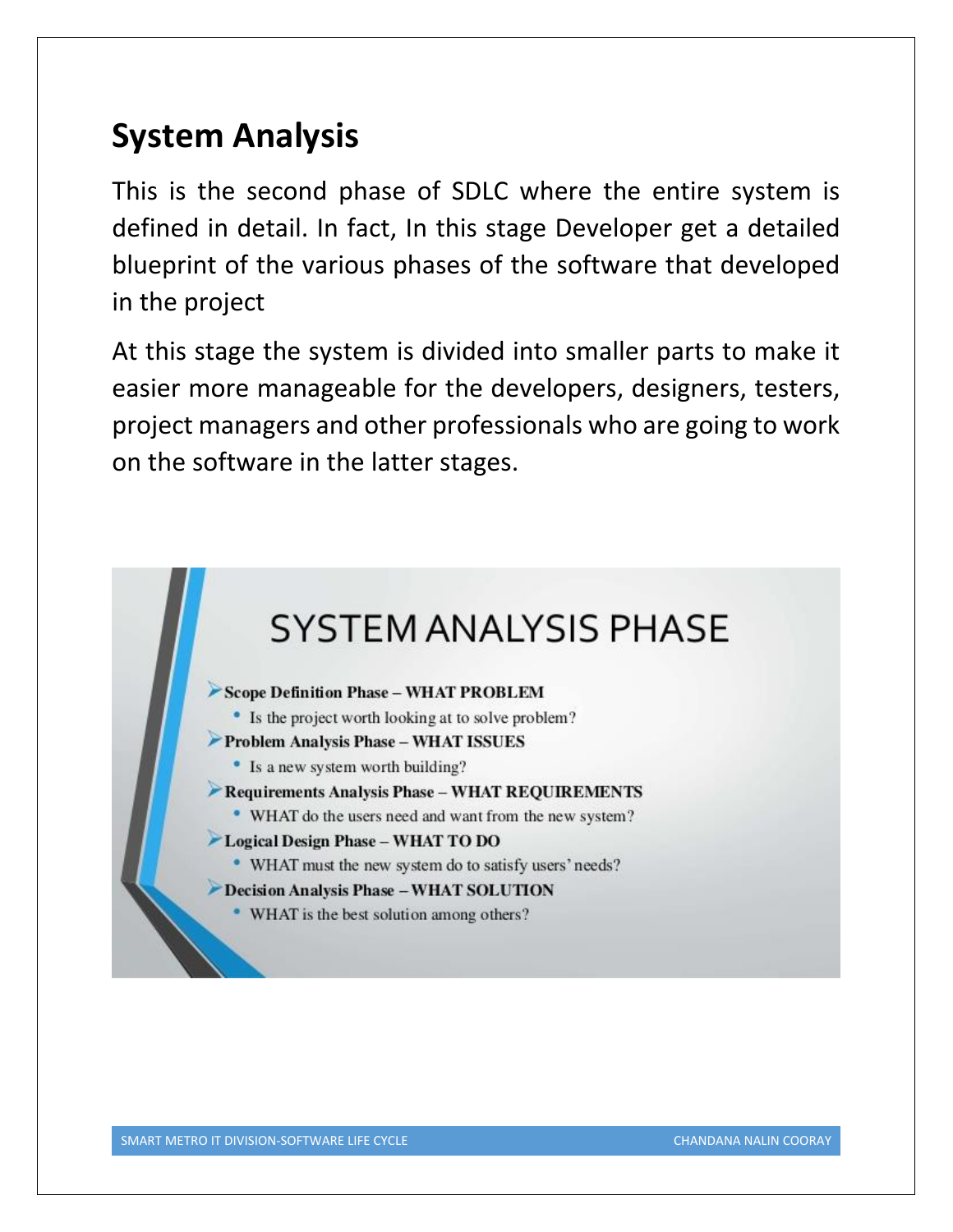### **System Design**

In this phase the design of the system is designed. The Design is developed by the analysts and designers. The System analyst design the logical design for the designers and then designer get the basic idea of designing the software design of Front end and back end both.

The system analyst and Designer work together in designing the software design and Designer design the best software design under the guidance of System Analyst.

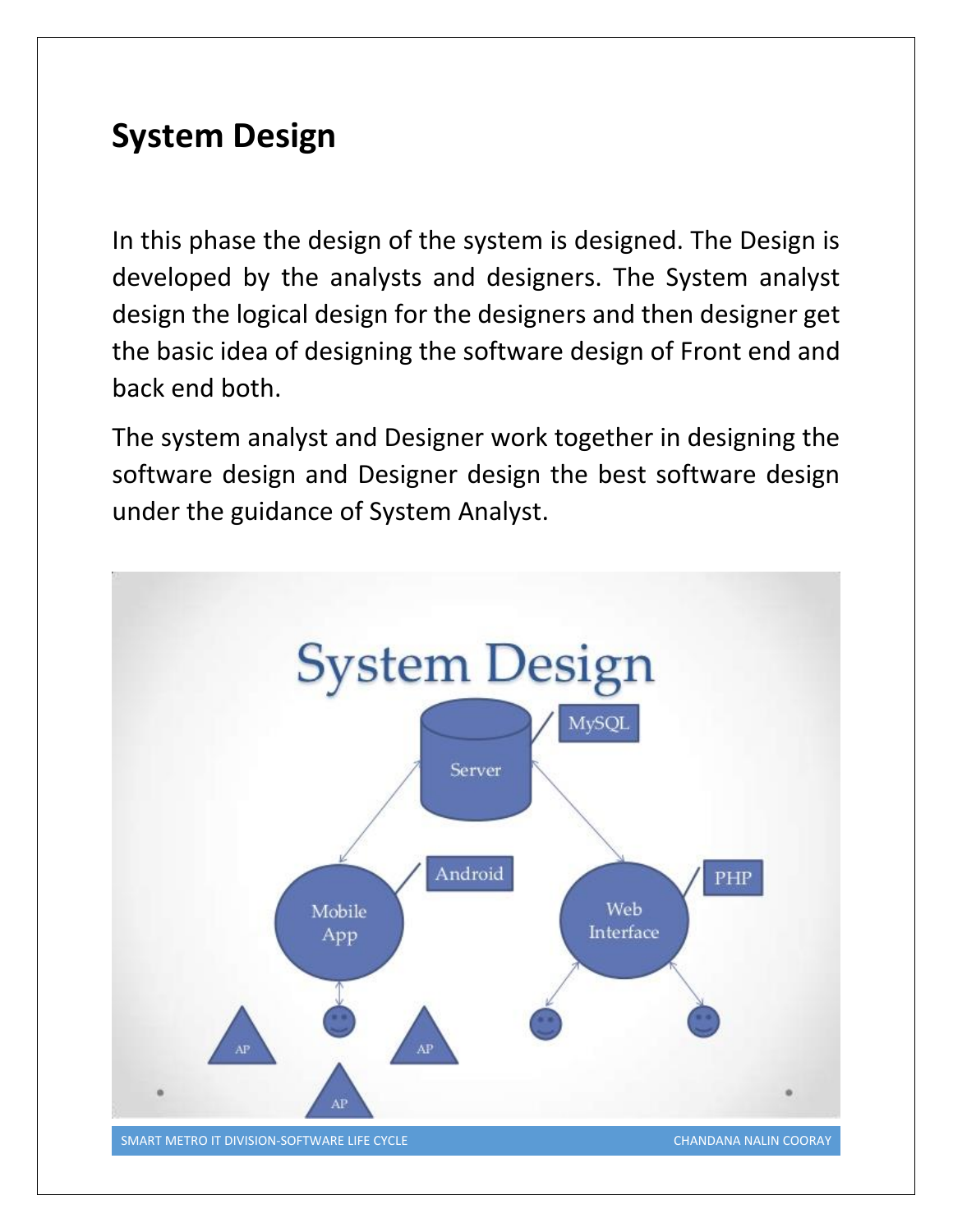### **Coding**

It is the logical part of the development process. In this phase lots of brains are working for coding and get the final successful result for the software. In this a team of programmers is assigned by the company to work on the software.

The work is subdivided under a sub-phase called Task Allocation, where each task is assigned different coder. So, the development process is working faster.

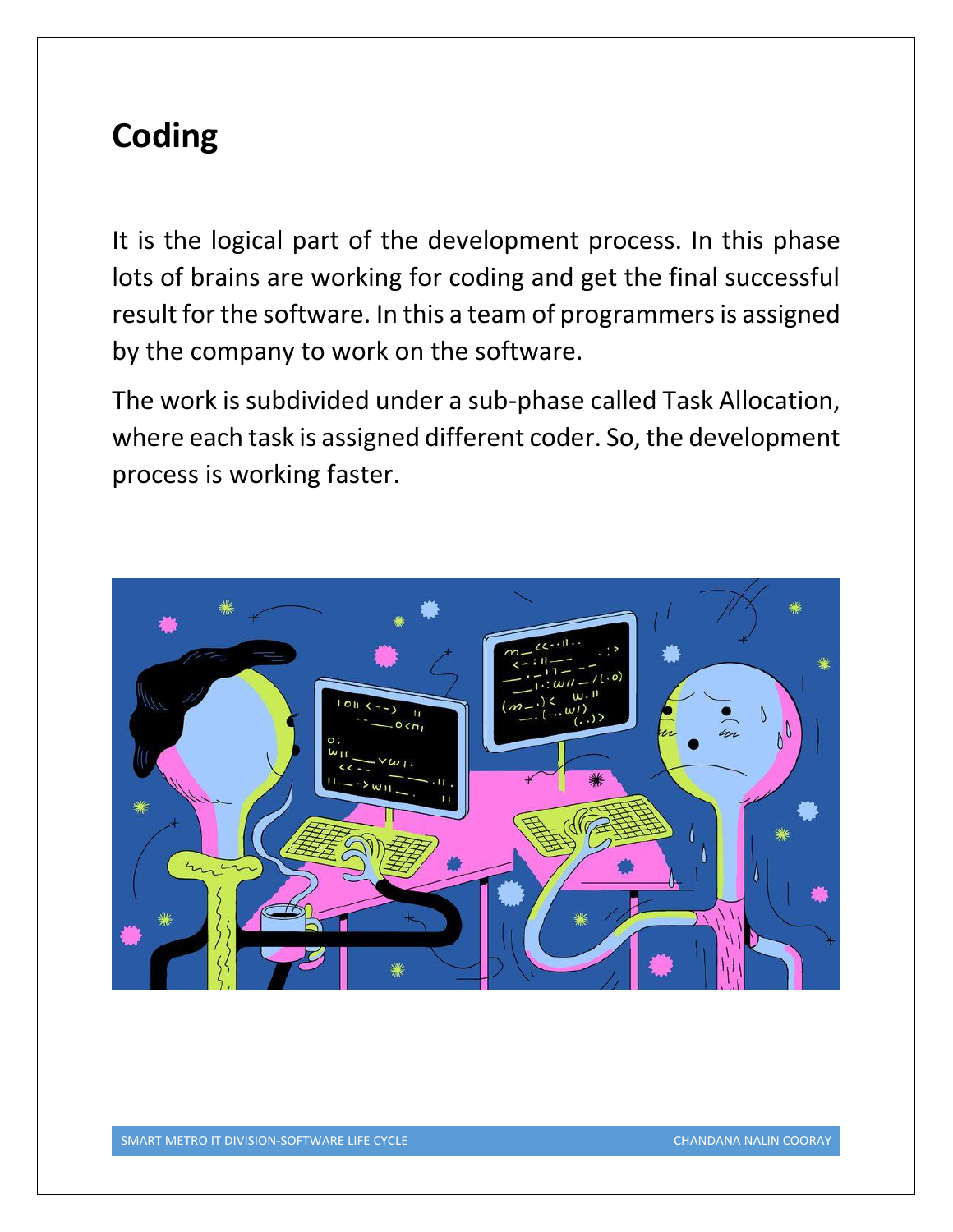### **Testing**

By process of coding, then the final process testing is proceeding. When the software is ready it is sent to the testing department where Quality Analysts test it thoroughly for different errors by forming various test cases.

Once the testing department and Quality Analyst makes sure that the software is error-free, then it goes to the next stage. So, the testing process is complete when all the testing module is complete.

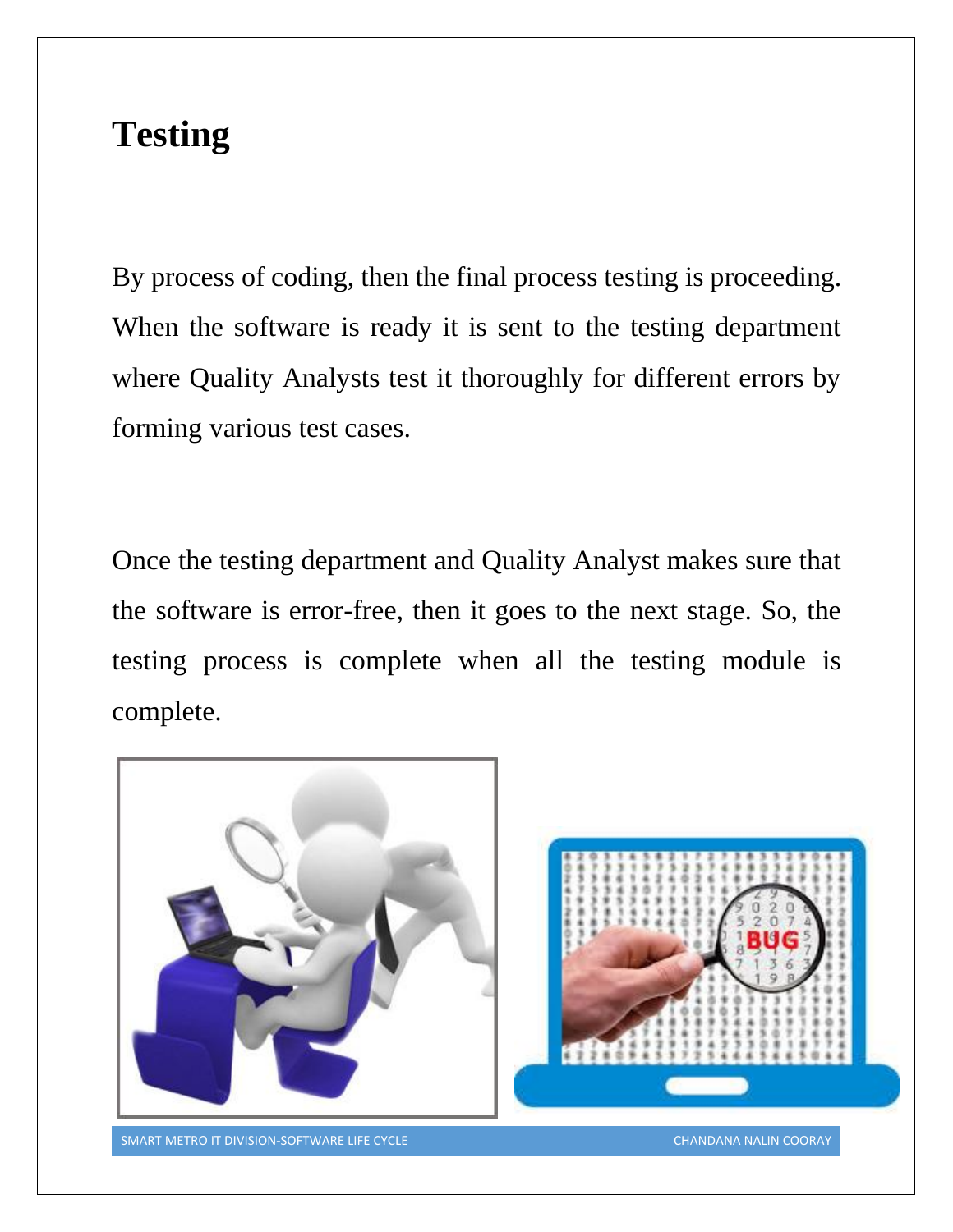### **Implementation**

This is the final phase of the software development life cycle. In this stage, if the software runs on various systems by users or buyers. If it runs smoothly on these systems without any flaw, then it is considered ready to be launched.

If it generates error then it goes to Testing Department for Testing and many coders write a new code for developers errorless Software.